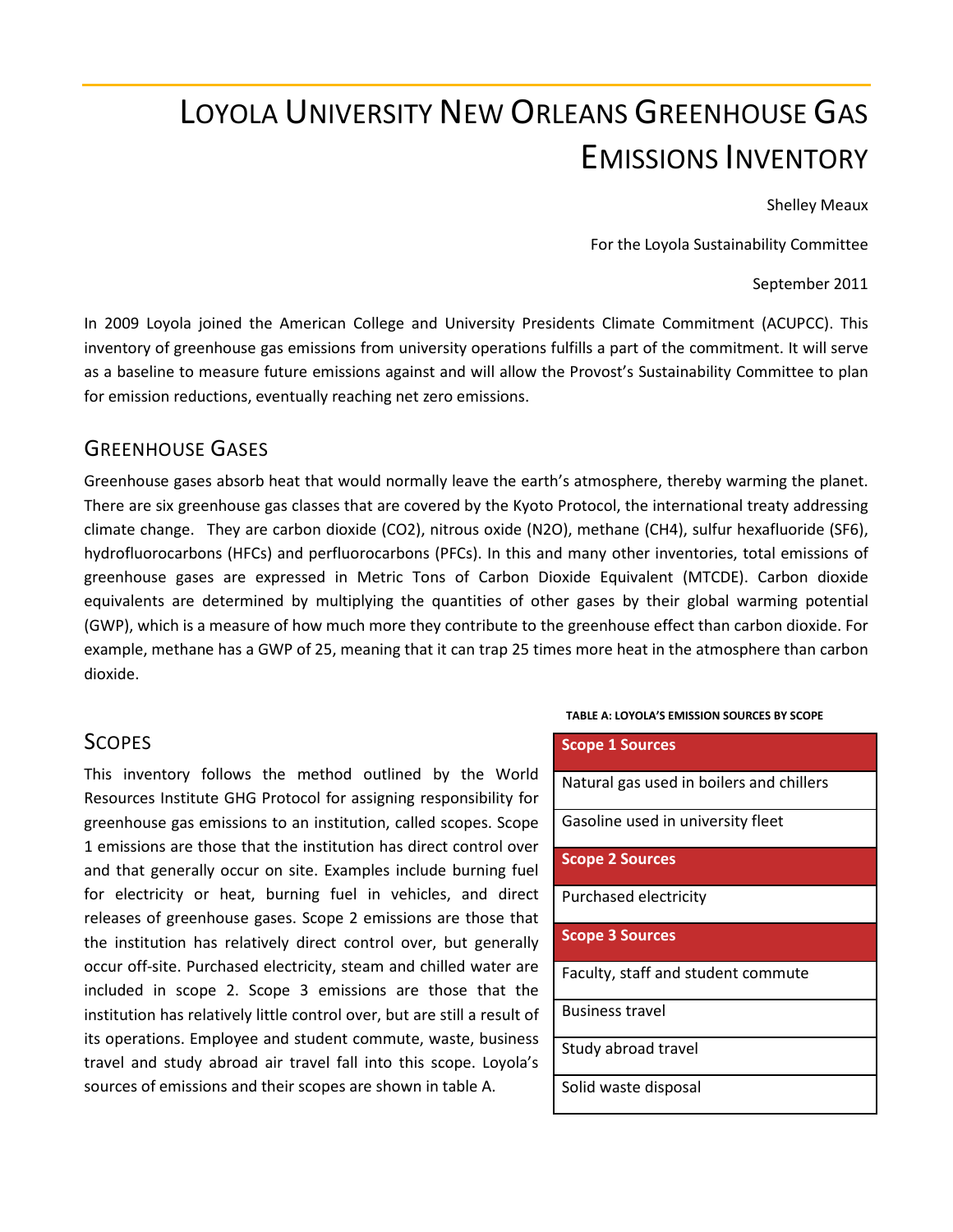## **BOUNDARIES**

The physical boundaries of this inventory are Loyola University's 2 campuses, located at 6363 St. Charles Avenue and 526 Pine Street in New Orleans, Louisiana. The temporal boundaries are Loyola's fiscal years 2007 through 2011, or August 1, 2006 to July 31, 2011.

## **METHOD**

Data were collected during June - August 2011. Various departments were contacted for data on travel, campus energy use, vehicle fuel use, waste, and commuting. After processing and analysis (described in detail in Appendix A) data were input into the Clean Air – Cool Planet (CA-CP) Campus Carbon Calculator. The CA-CP calculator was chosen as the inventory tool because it is recommended by the ACUPCC Implementation Guide. Using a methodology similar to other signatories means that Loyola's emissions can be readily compared to other institutions.

Robust data on commuting and business travel were not readily available for Loyola, so emissions were estimated based on trends at neighboring Tulane University. The Tulane and Loyola main campuses share a boundary, and some services for students. The commuting methodology assumes that students, faculty, and staff at Loyola have similar residence patterns within the metro area. Tulane's commuting emissions are based on a survey, so those trends were applied to the Loyola population. The business travel methodology assumes that Tulane and Loyola faculty and staff travel about the same amount per person. For detailed methodology by emissions source, see the appendix.

### *Emission coefficients*

Except in industries where emission monitoring technology is already in place, generally emissions are calculated from a set of emission coefficients that quantify the amount of carbon dioxide equivalent per unit. For most emission sources, like gasoline and natural gas, the emission coefficient is fixed and is based on the amount of carbon and other elements in the fuel that form greenhouse gases. For other emission sources, like electricity, the emission coefficient varies greatly depending on the energy sources used to generate them. For example, a utility making electricity mainly from coal, which has a high carbon content per unit, will have a much higher emission coefficient than one making electricity from mainly natural gas and nuclear.

The makers of the CA-CP Campus Carbon Calculator have done the work of compiling emission factors. Most of the emission coefficients are fixed, but there are two options for determining the electricity emission coefficient in the CA-CP Calculator. Users can choose to enter the fuel mix used by their utility if they know it. Users can also choose to use a regional emission coefficient that is published by the Environmental Protection Agency (EPA) and calculated from data on individual power plants and utilities. This inventory uses the EPA factor for the SERC Mississippi Valley Region. Like the choice of calculator, the use of a regional emission coefficient allows for comparison of *operations* among institutions rather than the performance of Loyola's utility.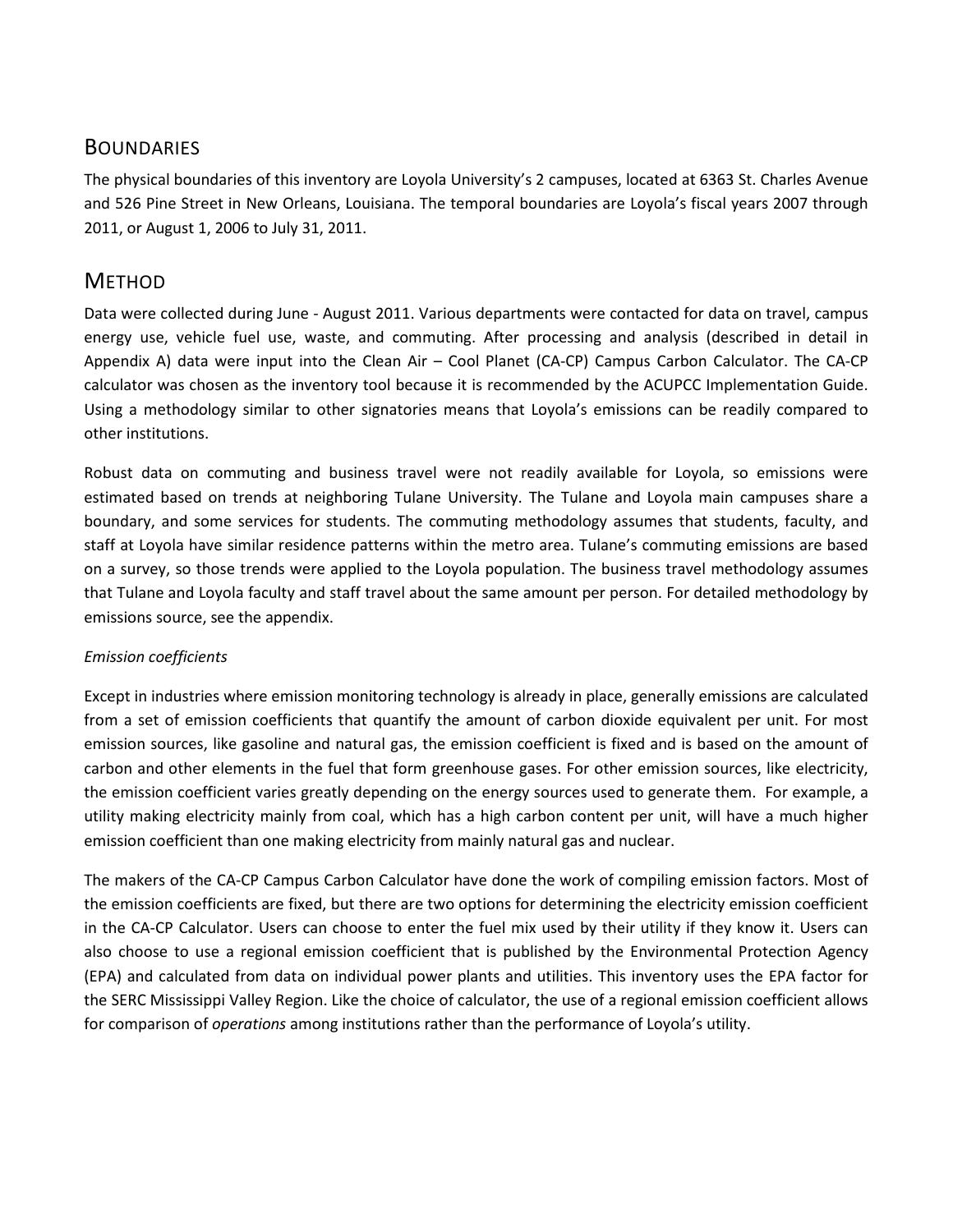### **RESULTS**

The results are presented below in Table B and Charts A through F.

| <b>Emissions in MTCDE</b> |               |               |               |               |        |                        | <b>Percent Change</b>  |  |
|---------------------------|---------------|---------------|---------------|---------------|--------|------------------------|------------------------|--|
| <b>Sector</b>             | <b>FY2007</b> | <b>FY2008</b> | <b>FY2009</b> | <b>FY2010</b> | FY2011 | FY07 to<br><b>FY11</b> | FY10 to<br><b>FY11</b> |  |
| <b>Buildings</b>          | 23,861        | 22,801        | 22,794        | 23,754        | 20,687 | $-13.30%$              | $-12.91%$              |  |
| Vehicle Fleet             | 72            | 81            | 74            | 48            | 39     | $-45.48%$              | $-19.41%$              |  |
| Commute                   | 4,490         | 4,633         | 4,816         | 7,999         | 5,947  | 32.44%                 | $-25.65%$              |  |
| <b>Business Travel</b>    | 9,928         | 10,070        | 10,513        | 10,819        | 11,252 | 13.33%                 | 4.00%                  |  |
| Study Abroad              | 4,301         | 4,688         | 3,352         | 4,519         | 4,519  | 5.06%                  | 0.00%                  |  |
| <b>Total</b>              | 42,652        | 42,273        | 41,550        | 47,139        | 42,443 | $-0.49%$               | $-9.96%$               |  |

#### **TABLE A: LOYOLA'S EMISSIONS BY OPERATING SECTOR**

#### **CHART A: LOYOLA'S EMISSIONS BY SCOPE**

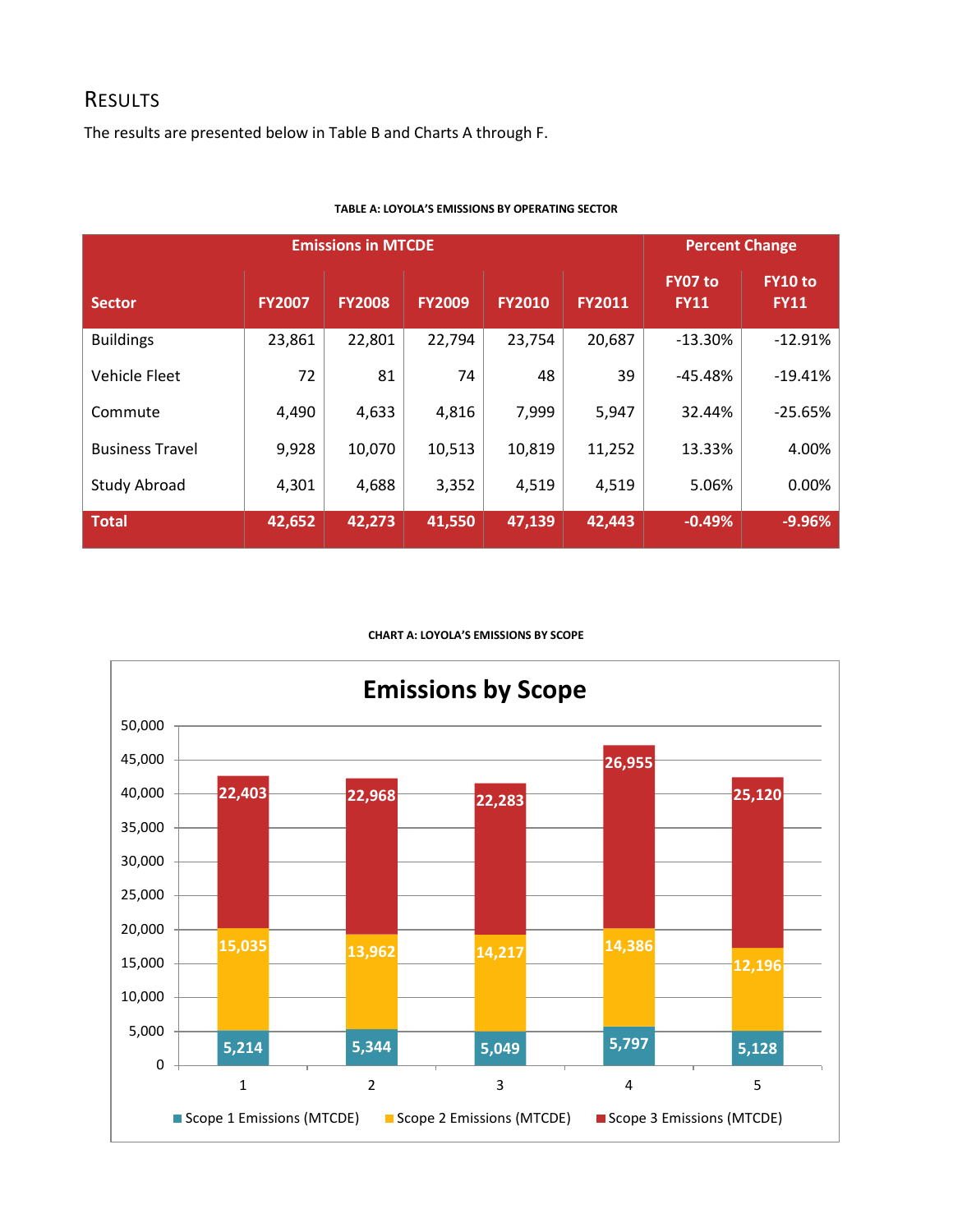

## **2007 Emissions by Sector**



**CHART C**

## **2008 Emissions by Sector**

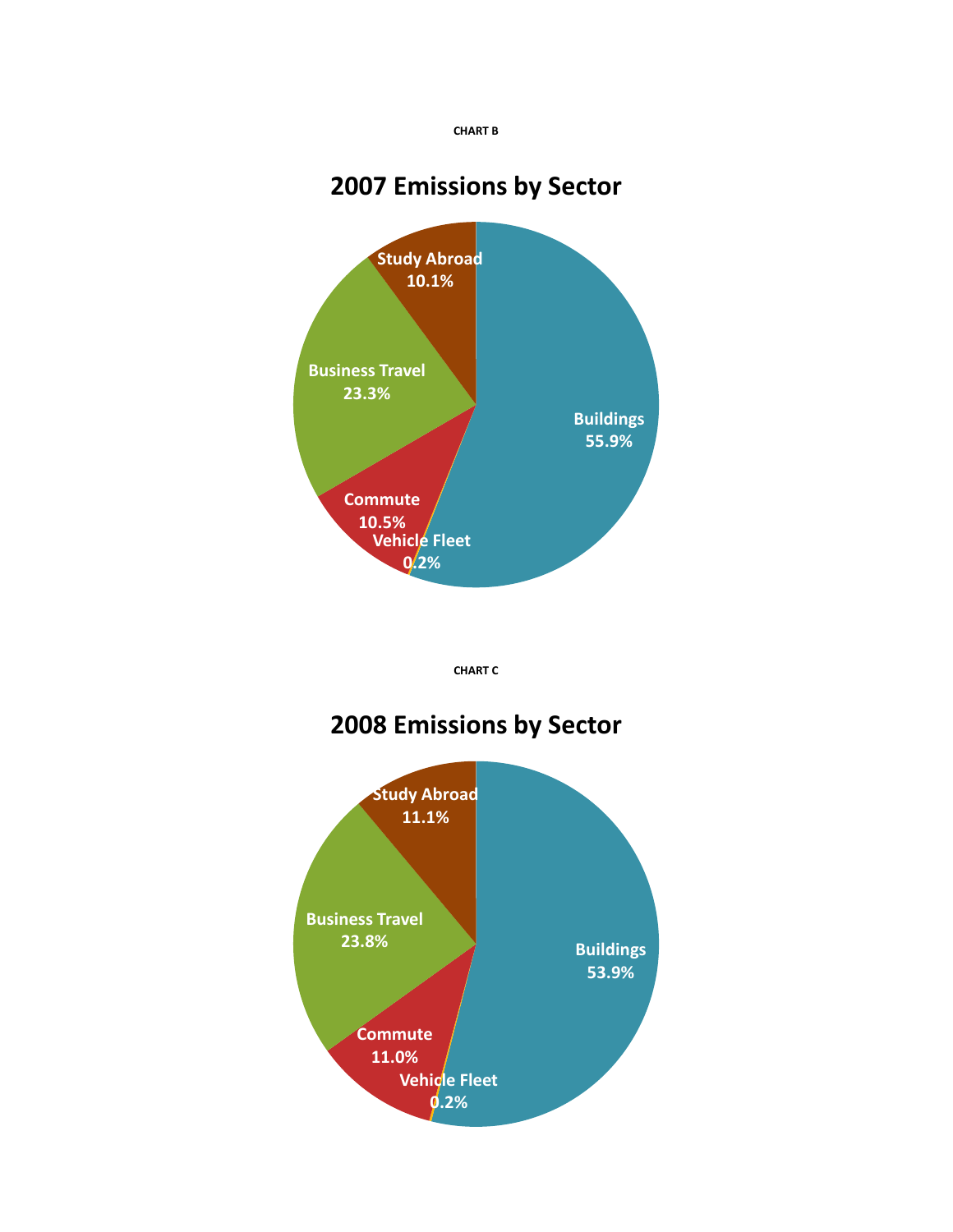**CHART D**

## **2009 Emissions by Sector**



**CHART E**

## **2010 Emissons by Sector**

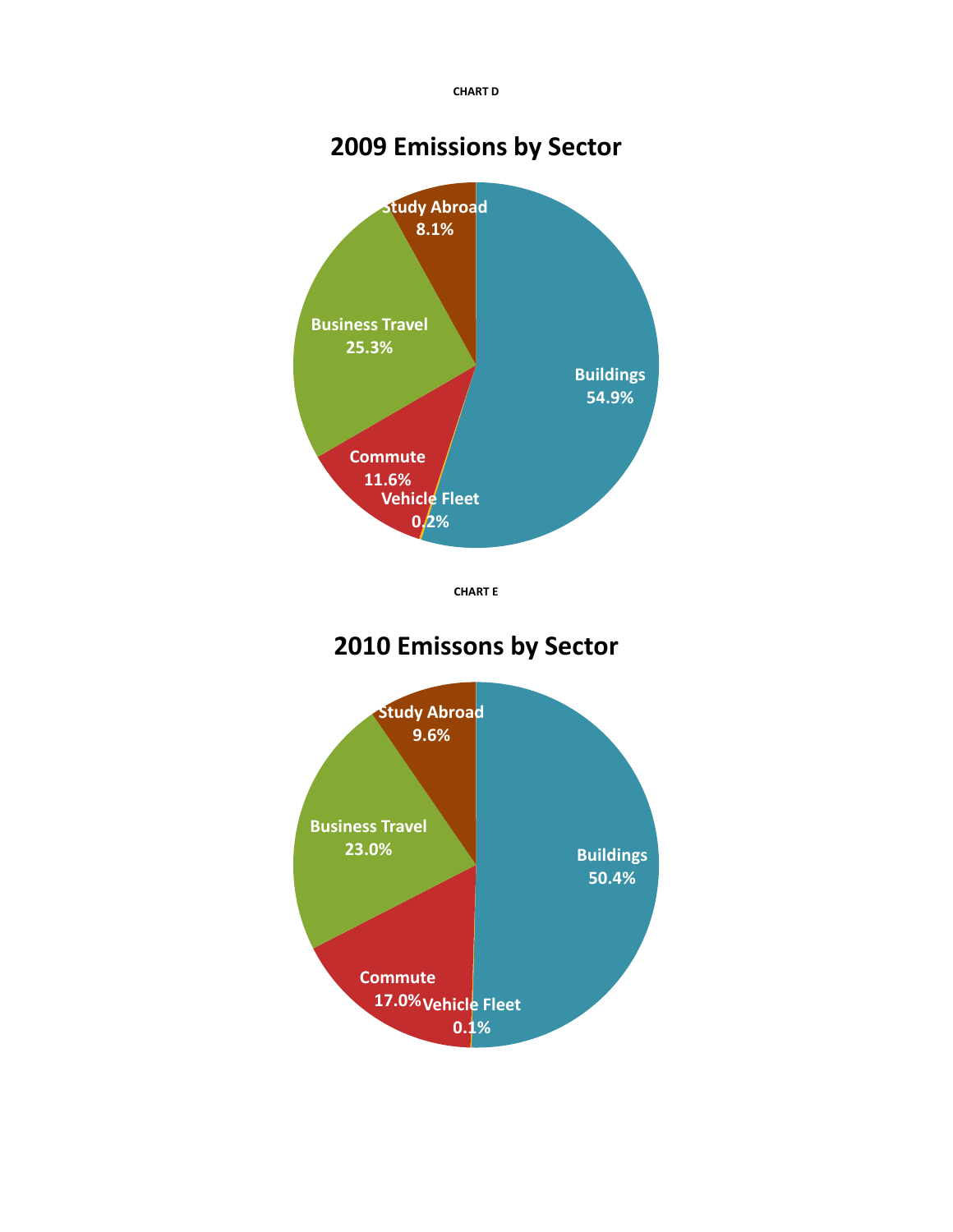**CHART F**

## **2011 Emissions by Sector**



## **DISCUSSION**

With the exception of a small spike in 2010, emissions have remained around 42,000 MTCDE per year. Since Loyola has not undergone any major new construction or changes in operations over that time, a flat trajectory is to be expected. The source of the spike in 2010 appears to be a corresponding spike in enrollment of commuting students.

In order to compare Loyola's emissions to other ACUPCC signatories, total emissions are normalized by both full time enrollment and by building area. The results are presented in Table C. Here, full time enrollment (FTE) counts each full time student as 1 and each part time student as 0.5. The column ACUPCC Average is from the ACUPCC reporting website and is based on emission inventories for Loyola's peers, master's colleges and universities.<sup>[1](#page-5-0)</sup> Though Loyola's emissions are higher than those of their ACUPCC peers, emissions per student shows consistent improvement and emissions per 1,000 sq. ft. of building area are relatively stable.

<span id="page-5-0"></span> <sup>1</sup> N=143,<http://rs.acupcc.org/stats/ghg-scope-stats/> accessed August 10, 2011.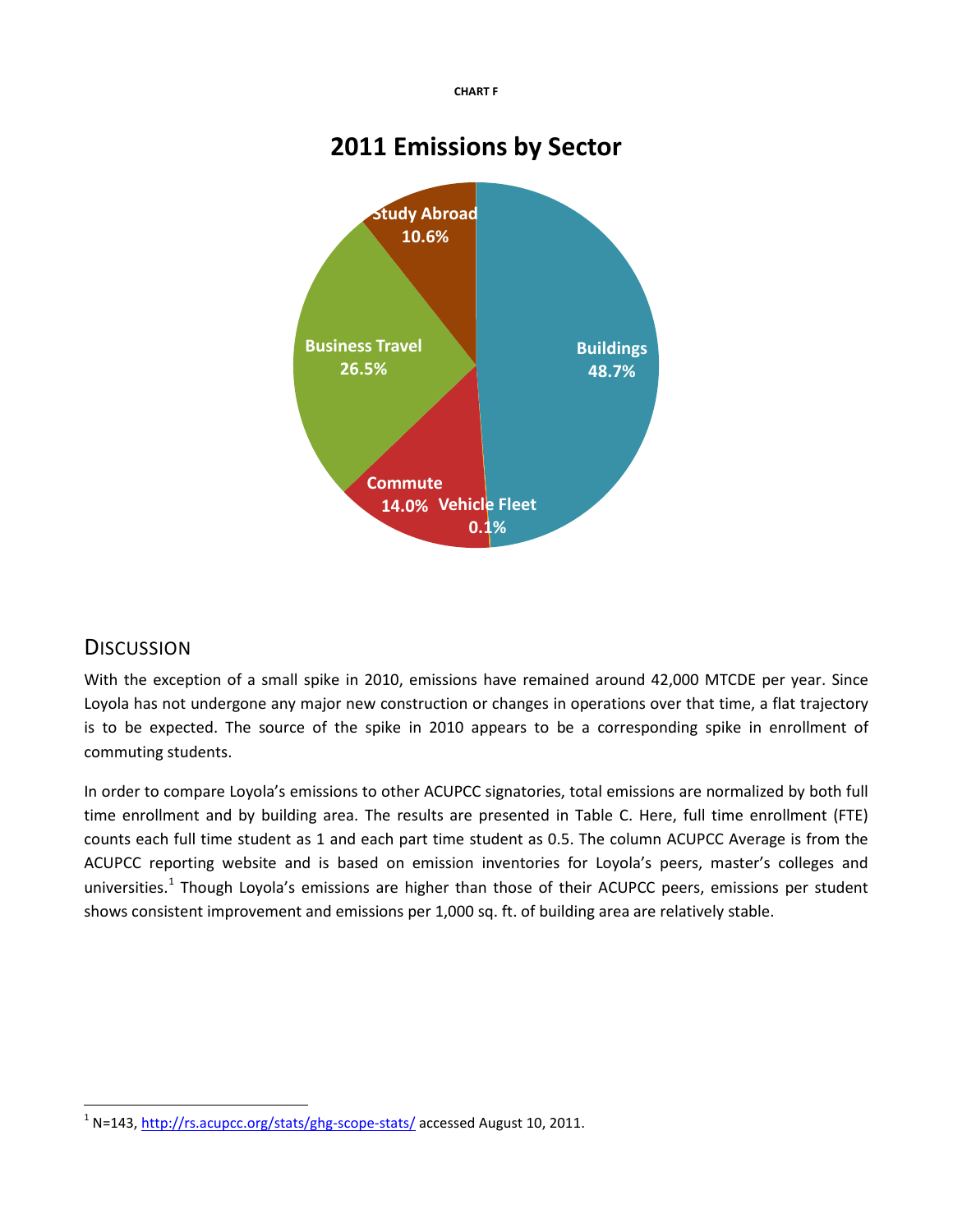| <b>Normalized Emissions</b>           | <b>FY2007</b> | <b>FY2008</b> | <b>FY2009</b> | <b>FY2010</b> | <b>FY2011</b> | <b>ACUPCC</b><br>Average |
|---------------------------------------|---------------|---------------|---------------|---------------|---------------|--------------------------|
| <b>Total Student Population (FTE)</b> | 4174          | 4174          | 4294          | 7843          | 5646          |                          |
| Per FTE Emissions                     | 10.22         | 10.13         | 9.68          | 6.01          | 7.52          | 4.65                     |
|                                       |               |               |               |               |               |                          |
| Total Building Area (sq. ft.)         | 1,332,852     | 1,332,852     | 1,332,852     | 1,332,852     | 1,332,852     |                          |
| Emissions per 1,000 sq. ft.           | 32.00         | 31.72         | 31.17         | 35.37         | 31.84         | 16.36                    |
|                                       |               |               |               |               |               |                          |

**TABLE B: LOYOLA'S NORMALIZED EMISSIONS COMPARED TO OTHER ACUPCC SIGNATORIES**

## FUTURE INVENTORY IMPROVEMENTS

Future inventories will benefit from better tracking of greenhouse gas emission related data at the university. As described in Appendix A, many sources are estimated based on the limited data available. This could be achieved by centralizing operations of some sectors, like the vehicle fleet. Various departments own and maintain their own vehicles and tracking of fuel use is their responsibility. Creating a centralized vehicle fleet or using a fleet re-fueling credit card system would put the responsibility of tracking fuel use on one department or individual.

Similarly, Loyola does not have a good way of tracking business travel built into their system. Individuals are reimbursed for their own travel and all travel modes (as well as entertainment and some other expenses) are counted under the same accounting sub-code. There are a number of options for improving business travel tracking. The most accurate, but perhaps most expensive, option would be to engage the services of a travel agency for the university and require that all university financed travel be booked through them. Part of the contract with the travel agent could stipulate that they provide data on all travel to the person or department compiling Loyola's GHG inventory. As an added advantage to that method, the travel agent could help Loyola employees and students to purchase offsets for their air travel emissions. A second option would be to track travel expenses separately in the financial system. Different sub-codes could be established for each mode of travel and emissions could be estimated from dollars spent on each mode. A final option could be for the provost and/or human resources department to require reporting of travel as part of faculty and staff performance reviews. When employees report on their activities for the year, they could include a section on trips taken for university business.

Better understanding of Loyola's commuting habits would also improve the accuracy of the greenhouse gas emissions inventory. In this version, assumptions are based on trends gleaned from a survey at neighboring Tulane University. Conducting a similar survey of Loyola's employees and students would ensure that those assumptions are accurate.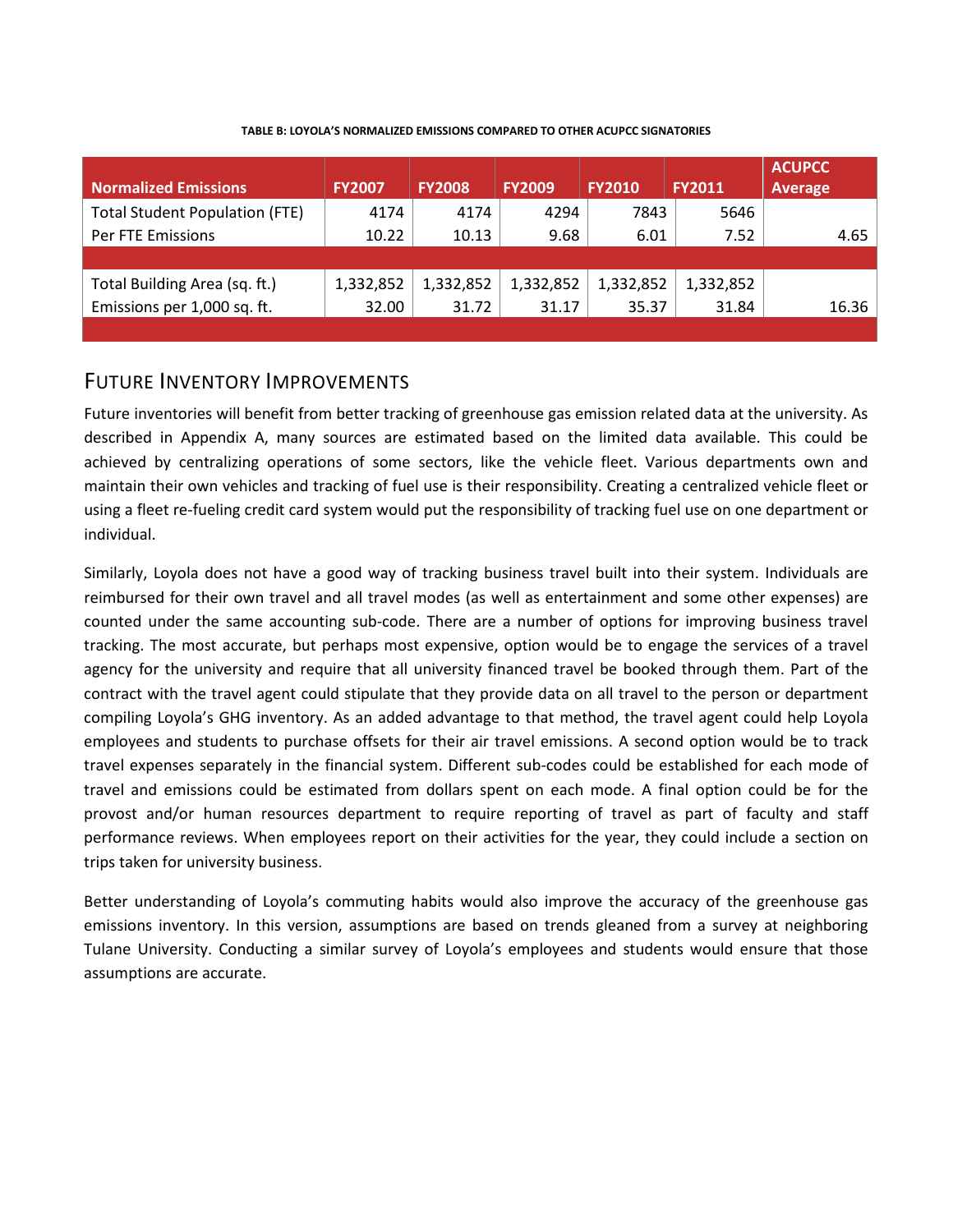### APPENDIX A: DETAILED METHODOLOGY BY EMISSION SOURCE

### *Scope 1 – Natural Gas*

Loyola uses natural gas for its boilers and chillers. Data on annual use were collected from the campus facilities services department and converted to MMBtus (Million British Thermal Units) from CCF (thousand cubic feet). The facilities services department tracks natural gas purchases for their own use, and they provided a copy of their spreadsheet.

### *Scope 1 – Gasoline*

Loyola does not have a centralized vehicle fleet and tracking of gasoline use is not consistent among departments that operate vehicles. The facilities services department provided their records of monthly vehicle fuel expenses for the period of the inventory. They do not track actual gallons purchased, so gallons were estimated from cost. The monthly average cost of fuel, in dollars per gallon, was gleaned from the Energy Information Administration's *May 2011 Monthly Energy Review*. The facilities services monthly cost was divided by those figures to determine gallons purchased.

The Loyola Police Department does not track purchases of gasoline or annual mileage of their vehicles. They were able to provide a list of the vehicles they own, the current odometer reading and the date each was purchased. The fuel economy of each vehicle was researched, and the mileage was divided evenly among the years the vehicle has been in operation. A rough estimate of gallons of gasoline used per year was calculated by dividing the annual mileage by the fuel economy in miles per gallon.

### *Scope 1 – Diesel*

Diesel fuel is occasionally used for back-up power generation. During the period of this inventory, no major storms or power outages required use of the generators. An insignificant amount of fuel was used for routine testing and maintenance.

### *Scope 1 – Direct Emissions of Greenhouse Gases*

Data on direct emissions of greenhouse gases were requested from the facilities services department and from the campus chemical hygiene officer. Facilities services contracts with McQuay Services and GMC Services to maintain its cooling equipment. Facilities estimates that over the 5 years included in this inventory, less than 10 pounds of refrigerants have been added to the chillers. The chemical hygiene officer reports that Loyola has not purchased or used any greenhouse gases for research during the period of the inventory.

### *Scope 2 – Purchased Electricity*

Loyola purchases its electricity from the local utility, Entergy. Data were provided by the facilities services department in the form of a spreadsheet used to track utilities internally. Annual use in kilowatt hours (kWh) was input into the CA-CP calculator.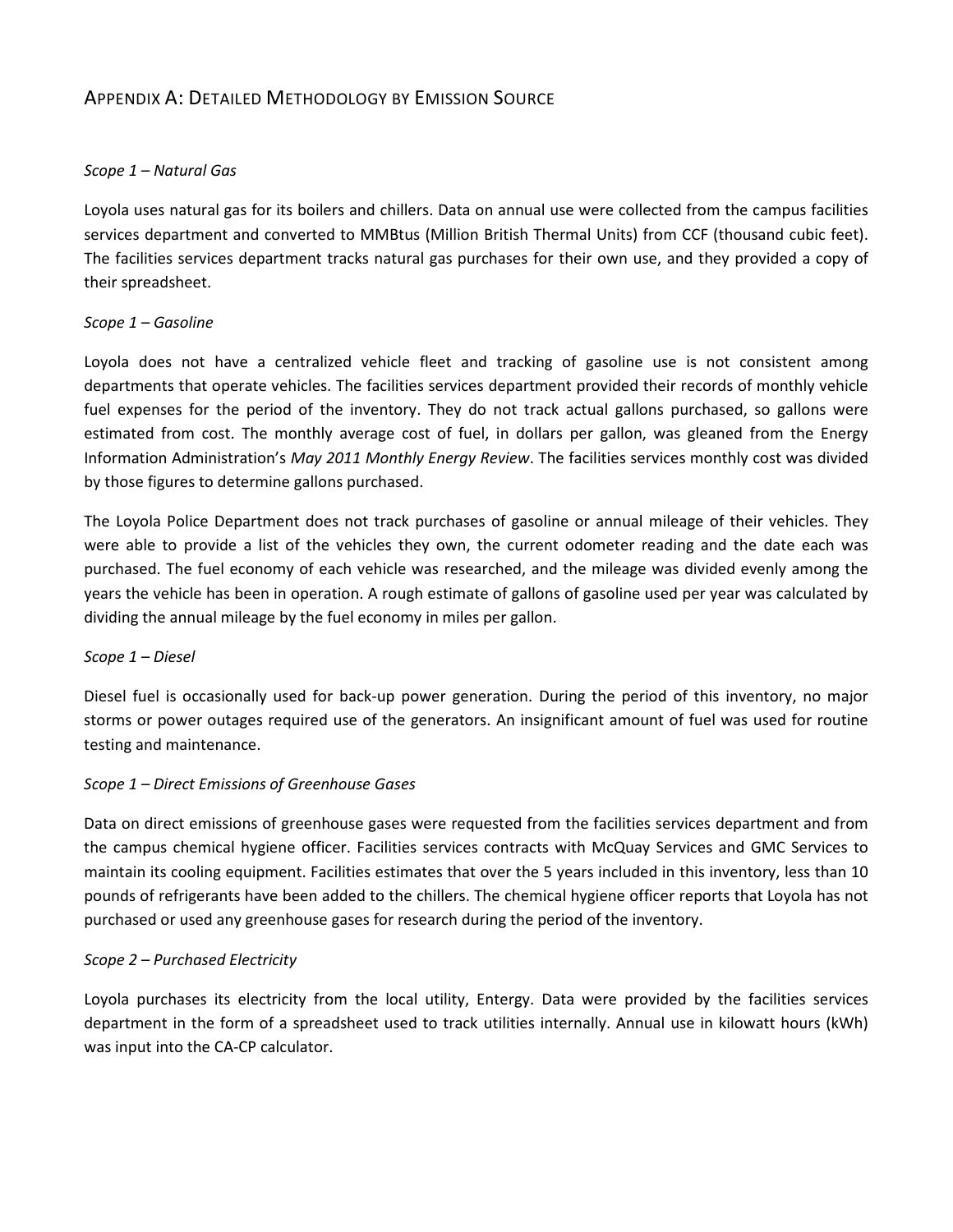#### *Scope 3 – Commuting*

Average commute distance for faculty, staff, and students was determined from zip codes. Google Maps was used to determine the distance between area zip codes and Loyola University. The length of the first route suggested by Google Maps was used because it is assumed to be the most efficient route between the center of the zip code area and Loyola's campus. Lists of zip codes of faculty and staff were provided by human resources and counts of students per zip code were provided by the director of student records. For students, the zip code count was multiplied by the round-trip distance between each zip and Loyola. The total round-trip distance was then divided by the total count of commuting students to determine the average commute distance. For faculty and staff, the round trip distances for each zip code where they reside were averaged using Excel to determine the mean commute distance.

Assumptions were made about the number of days per week and weeks per year that people commute. For students, it was assumed that they commute an average of 4 days per week. This is based on the fact that around forty percent of students each year are part time. It is assumed that students commute 32 weeks per year because the fall and spring semesters are approximately 16 weeks each. For faculty, it is assumed that they commute 4.2 days per week. This is based on the fact that between 36 and 41 percent of faculty are part time. It is assumed that faculty commute 40 weeks per year because they commute during the 2 16-week semesters and approximately 4 more weeks per semester when they do research and prepare for classes. It is assumed that staff commute 5 days per week because less than 15% are part time and staff typically work regular 40-hour per week schedules. It is assumed that they commute 46 weeks per year because each staff member is given 15 paid holidays (3 weeks) and between 12 and 20 days of vacation (about 3 weeks on average).

The breakdown of drivers, carpoolers, bus riders, and streetcar riders is based on the statistics at neighboring Tulane University. Tulane conducted a survey of their commuters to determine their mode of travel. Their figures were rounded for Loyola since actual data does not exist and rounding generalizes the results a little more. Though it is unlikely that Loyola's commuter habits are much different from Tulane's, Loyola should conduct a similar survey in the coming year. The results of that survey can be used to update this inventory with more accurate distribution of commuting modes next year.

### *Scope 3 – Study Abroad*

The Center for International Education compiles statistics on students that go abroad as part of their studies. They provided their annual report that lists each destination country and the number of students that travelled there. For this inventory, emissions are calculated only for the round trip flight between New Orleans International Airport (MSY) and the student's destination. Any travel within the host country is not counted. Distances were recorded from the calculator at Climate Friendly<sup>[2](#page-8-0)</sup>. Where more than one airport was available at the destination, the international airport was chosen whenever indicated. The report only indicates country of destination, but in some cases there are two or more cities in each country that have study abroad programs (indicated on Loyola's study abroad website). In those cases, one city was chosen per country. In some cases, there were multiple programs (e.g. summer and fall) in one city and only one in other cities, so the city with multiple programs was chosen to represent the country. In other cases, the largest or most central city in the country was chosen. In all cases, the round trip distance in miles between New Orleans and the destination city

<span id="page-8-0"></span> <sup>2</sup> <https://climatefriendly.com/flight>